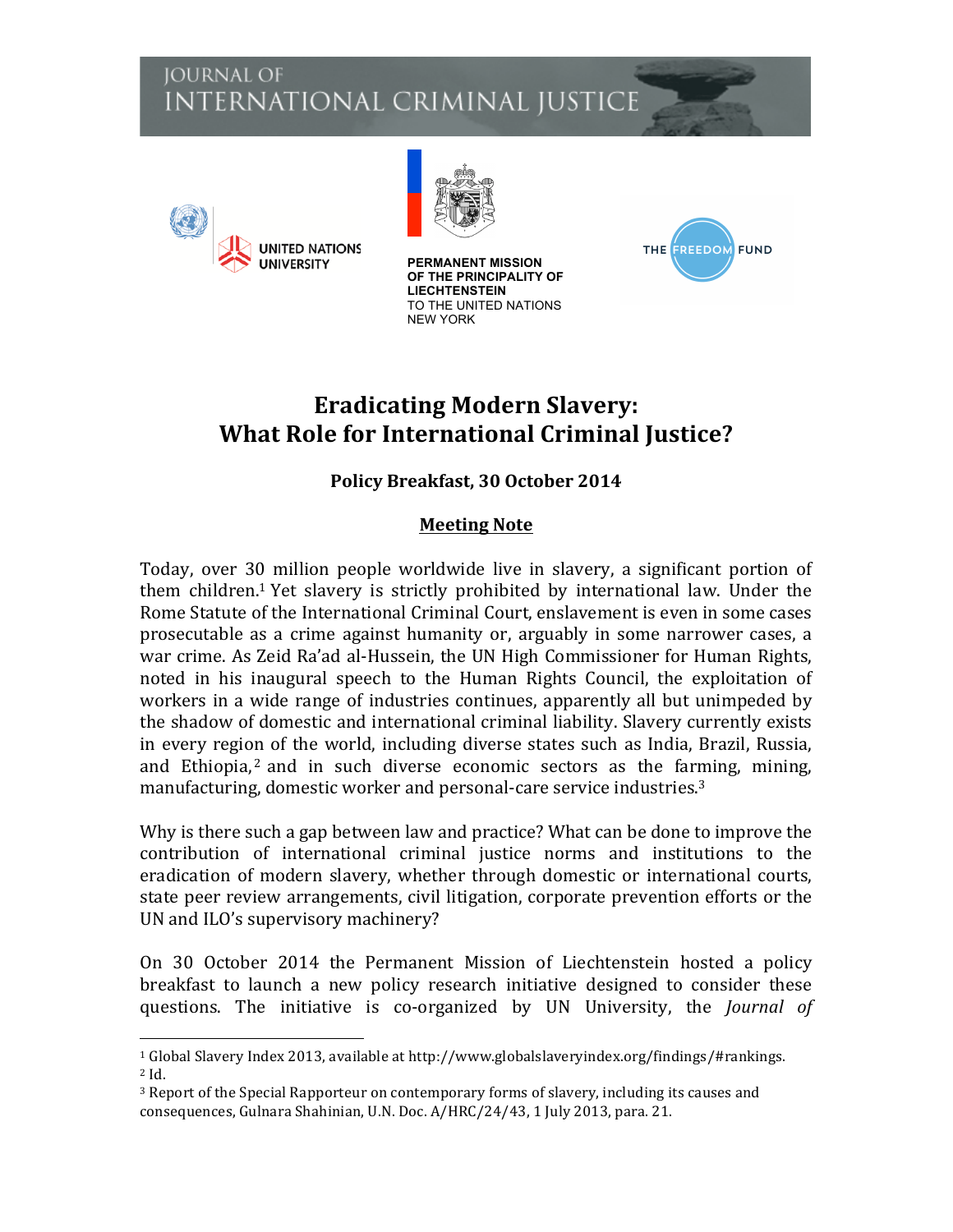*International Criminal Justice*, the Freedom Fund and the Permanent Mission of Liechtenstein to the United Nations. The breakfast brought together roughly 25 experts from the ICC, UN, UN Member States, advocacy community and academia. Later, the initiative will generate policy outputs and a Special Issue of the *Journal of International Criminal Justice*.

#### The causes of modern slavery

**Mr. Nick Grono, CEO of The Freedom Fund, opened the discussion by explaining** three principal factors that underlie contemporary slavery.

First, demand for cheap labor creates a profit incentive for slavery and slave-like practices. Transnational companies rely on the disarticulation of the supply chain to insulate consumers, and themselves, from the role of slavery in the production of consumer goods. It remains extremely inexpensive to buy slaves; for example, a person can be trapped in bonded labor in India for around \$100. Slavery is thought to generate some \$150 billion annually in profits.

Second, the demand for cheap labor intersects with individual vulnerability, often caused by poverty, domestic discrimination and conflict and displacement. Any of these circumstances can lead individuals to take risks that they would ordinarily not take absent their lack of alternatives.

Third, that vulnerability is closely related to weaknesses in the rule of law, particularly related to corruption. The number of cases of slavery dwarfs prosecutions; the US State Department estimates there only around 8,000 prosecutions for trafficking-related offences (including sex trafficking) worldwide, annually. Weaknesses in the rule of law are only exacerbated during conflict, amplifying vulnerability and transforming economic slavery into practices such as the recruitment of child soldiers and sexual slavery.

Introducing the initiative, Mr. James Cockayne, Head of Office at United Nations **University** ("UNU"), asked 'What does international criminal justice have to do with it?'. The international legal norm against slavery is incredibly strong – in theory - as a *jus cogens* norm creating *erga omnes* obligations. In practice, however, it is weakly enforced. Yet various mechanisms already exist to further this goal, including the UN Special Rapporteur on Contemporary Forms of Slavery, mechanisms under the International Labor Organization, regional human rights machinery, and domestic regulatory structures. Do international criminal justice norms and institutions  $("ICI")$  have a productive role to play in the endeavor to eradicate slavery? Or are they too blunt to address the kinds of complex socio-economic and market forces explained by Nick Grono? It is possible that the involvement of ICJ in this endeavor could in fact hamper efforts to eradicate slavery, by politicizing slavery in ways that make some governments and corporations reluctant to cooperate with anti-slavery efforts.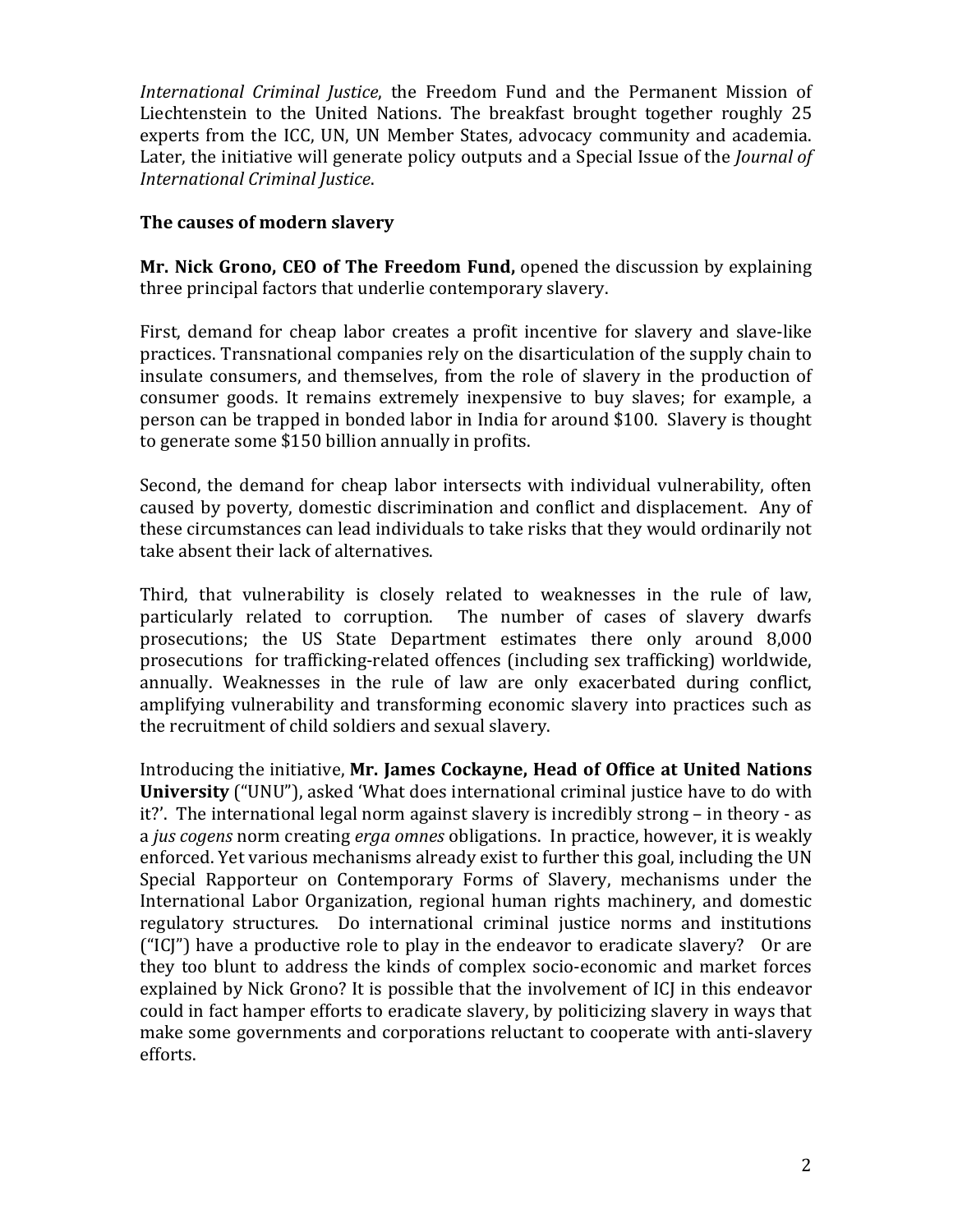It is also however possible, Mr Cockayne explained, that better connecting ICJ norms and institutions to existing enforcement systems could change incentive structures. The 'shadow' of ICJ might motivate improved enforcement at the domestic level, and could help improve cooperation and harmonization amongst other international enforcement mechanisms. Mr. Cockayne explained how the initiative would explore these issues, through the collective analytical efforts of a group of expert practitioners, academics and activists. Issues that were unlikely to be discussed at this breakfast in depth, but which will be considered in this initiative include the definition of slavery, the lack of domestic prosecutions, alternative compliance mechanisms, and interstate accountability.

#### **What role for international prosecutions?**

The conversation then turned to the intricacies of slavery prosecutions in international criminal courts. Ms. Karen Corrie of Fordham University provided an overview of historical and recent international prosecutions of slavery at Nuremberg, the international criminal tribunals and the ICC. Enslavement has been prosecuted as an international crime since Nuremburg. The ICC has criminalized enslavement as a crime against humanity; further, sexual slavery, recruitment of child soldiers, and enforced prostitution are also criminalized by the ICC.

The ICTY has to date generated two seminal cases dealing with enslavement, *Prosecutor* v. *Kunarac<sup>4</sup>* and *Prosecutor v. Krjonelac.*<sup>5</sup> The Special Court of Sierra Leone, in three cases, and the Extraordinary Chambers in the Courts of Cambodia, in one case, have also prosecuted enslavement. While the ICC has no enslavement convictions to date, it has charged enslavement in four cases, all four of which were in the Uganda situation. Sexual slavery has been charged in several cases, though with no convictions to date. In the cases of *Prosecutor v. Katanga* and *Prosecutor v. Ngudjolo*, the court found that sexual slavery did in fact occur; however, the accused's individual responsibility in those cases was not proven.<sup>6</sup>

Ms. Corrie drew two conclusions from the jurisprudence to date. First, the jurisprudence on slavery issues from these courts has been fairly consistent, which is promising in terms of laying a normative basis for more effective enforcement, whether at the domestic or international level. Second, all cases where slavery has been charged have taken place in the context of a specific conflict which gave rise to the court's jurisdiction. Looking forward, the ICC is the only of these courts with the jurisdiction to prosecute slavery cases in non-conflict scenarios.

These remarks were followed by two interventions from personnel of the International Criminal Court: Ms. Shamila Batohi, Senior Legal Advisor to the Prosecutor of the ICC, and Ms. Patricia Sellers, Special Advisor to the Prosecutor of the ICC on International Criminal Law Prosecution Strategies.

 

<sup>&</sup>lt;sup>4</sup> Prosecutor v. Kunarac, Case No. IT-96-23/1-T, Judgment (ICTY 12 June 2002).

<sup>&</sup>lt;sup>5</sup> Prosecutor v. Krnojelac, Case No. IT-97-25-A, Judgment (ICTY 27 Sept. 2003).

 $6$  Prosecutor v. Germain Katanga, Case No. ICC-01/04-01/07, Judgment (7 March 2014); Prosecutor v. Mathieu Ngudjolo Chui, Case No. ICC-01/04-02/12, Judgment (18 Dec. 2012).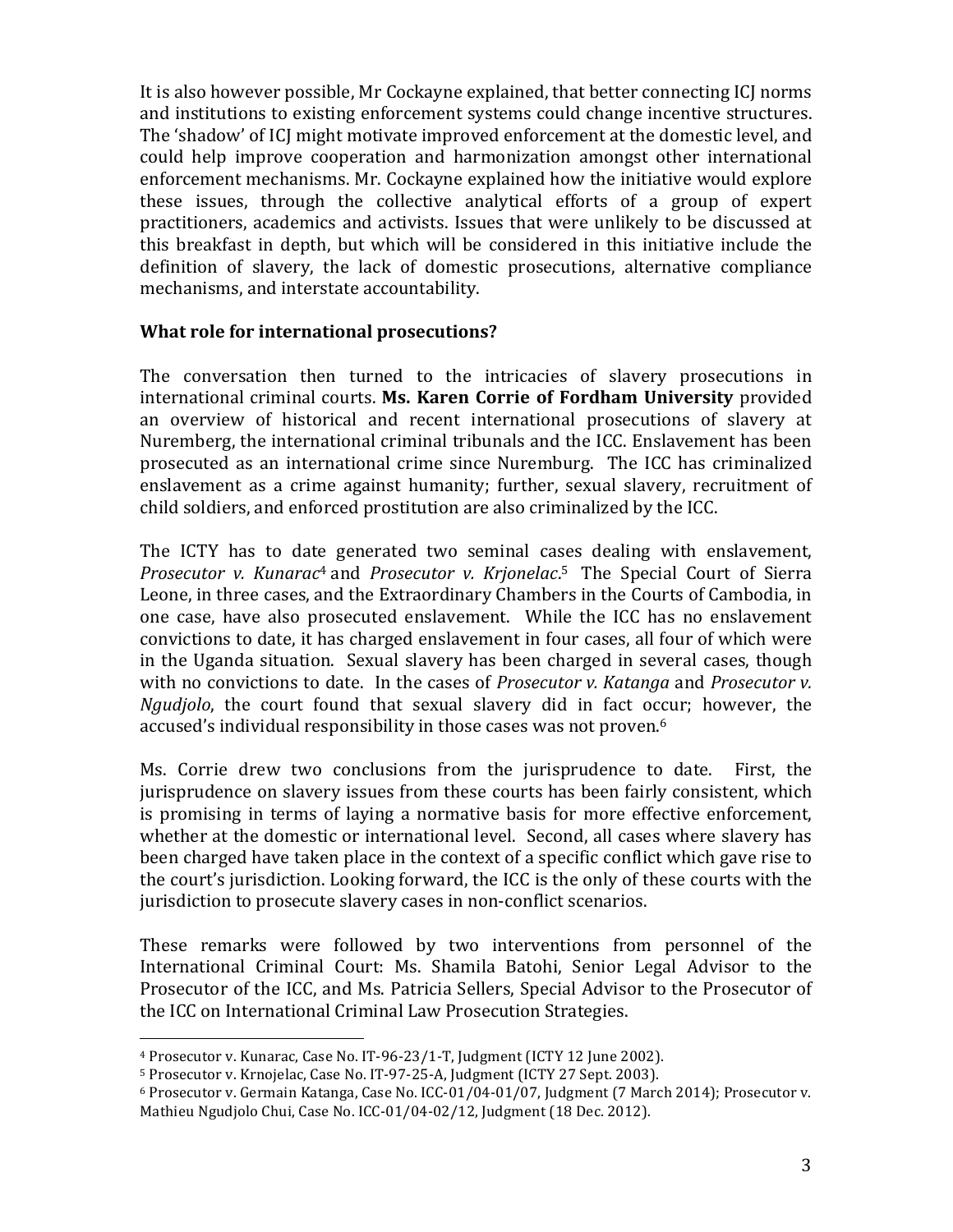**Ms. Batohi** began by noting that the slave *trade* itself is not criminalized under the Rome Statute, but despite this, the Rome Statute should be seen as a very progressive instrument given that it explicitly establishes enslavement and sexual slavery as prosecutable crimes within the jurisdiction of the Court. Ms Batohi noted that in June 2014, the ICC OTP launched its Policy Agenda on Sexual and Gender-Based Crimes, $7$  and it intends to next launch its policy agenda on children. Both of these agendas can be informed by the results of this initiative. However, positive complementarity is a crucial facet of the ICC and is indeed promoted by the OTP. Consequently, examining how domestic systems treat slavery and how they can be urged to do better is central to the ICC's operation. Similarly, the gravity of cases taken up by the Court is an important consideration, as signing and ratifying the Rome Statute by state parties was undertaken upon an understanding that the ICC was meant to prosecute only the most serious of crimes.

**Ms. Sellers** then considered the relationship between Articles 7 and 8 of the Rome Statute, in how they treat slavery. While there is an enslavement crime against humanity ("CAH") under Article 7, there is no analogous enslavement war crime – despite slavery having been outlawed in some of the founding documents of international humanitarian law, such as the Lieber Code. Additionally, prosecutors should carefully consider whether sexual slavery is best treated as a subset of enslavement or as an independent crime.

Ms. Sellers concluded by noting that most of international criminal law has developed during the aftermath of horrendous atrocities. The Prosecutor of the ICC is thankful for this initiative because this is a proactive effort to consider the utility of international criminal law in addressing slavery, which may help move us beyond the more reactive approach involved in international prosecutions to date.

#### **International criminal justice, market forces and public policy**

The discussion then turned to the important role played by corporations in both fostering and preventing slavery. Ms. Katie Shay of the International Corporate **Accountability Roundtable** discussed the increased focus in recent years on the responsibilities of corporations to respect human rights. In June 2011, the United Nations Human Rights Council unanimously endorsed the United Nations Guiding Principles on Business and Human Rights. Partly in response to this development, corporations have seen an increase in demand from investors and consumers to uphold human rights standards, and an increase in potential civil and criminal liability for failing to do so. This has led to important efforts to remove slavery from supply-chains and workplaces. Examples of progress in this arena include corporate commitments to purchase food items from suppliers that belong to the Fair Food Program, U.S. legislation regulating the use of conflict minerals, and the California

 <sup>7</sup> http://www.icc-

cpi.int/en\_menus/icc/press%20and%20media/press%20releases/Pages/pr1011.aspx.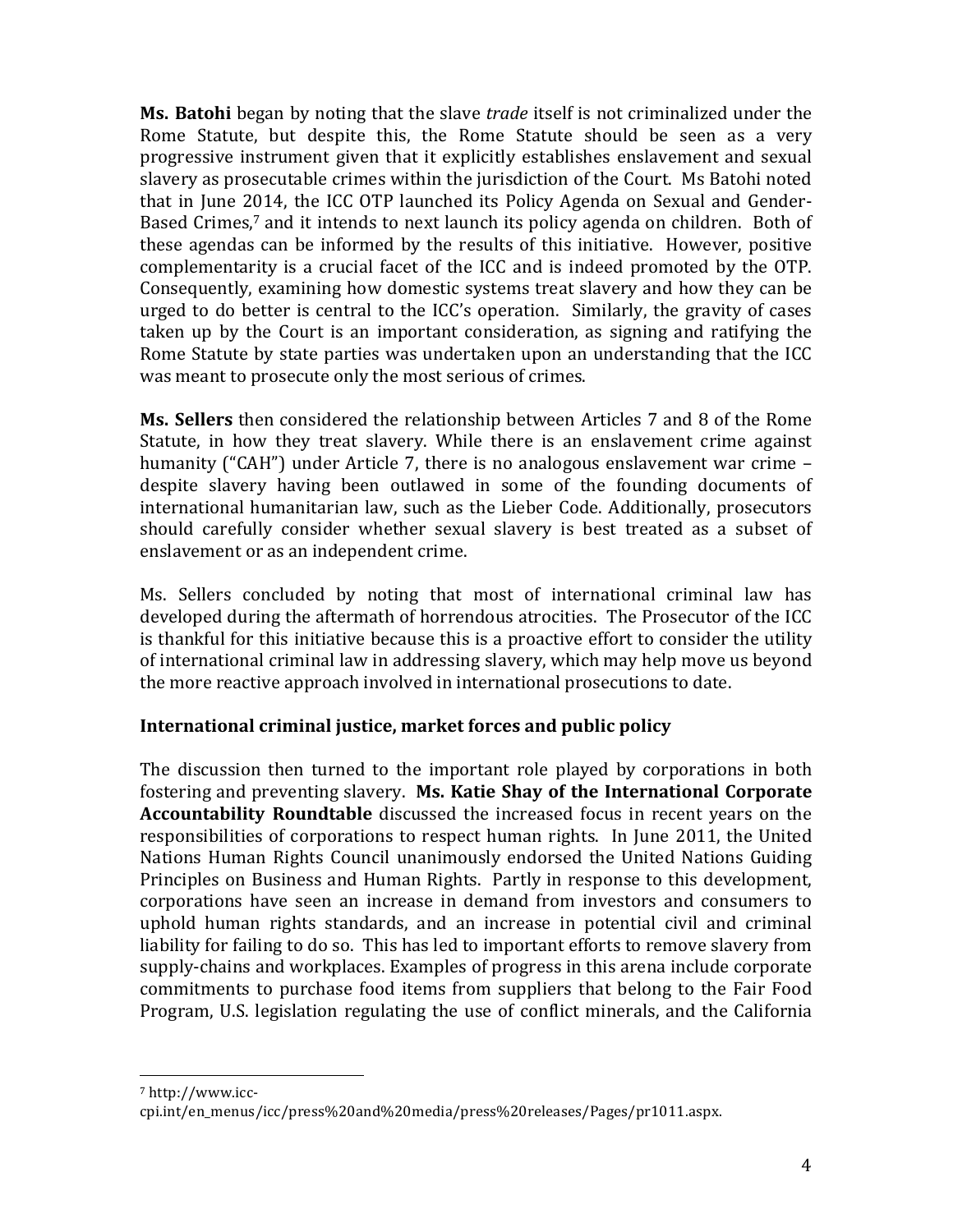Transparency in Supply Chains Act, which requires corporations to disclose and post online their policies regarding fair labor practices.

Comparing these efforts to other compliance campaigns, the clear takeaway is that compliance increases in the shadow of litigation. Market forces alone do not produce compliance. Yet in this area relating to slavery and human trafficking, there remains a significant enforcement vacuum, both in the US an internationally. For example, not a single corporation has faced proceedings for failing to comply with U.S. conflict mineral requirements. Where litigation is pursued, liability is often avoided on procedural grounded. Lastly, little action has been taken against executives. It remains an open question as to whether aggressive prosecution of directors and officers would in fact help or hinder the eradication of slavery.

**Mr. Siddarth Kara of the Harvard Kennedy School** suggested that the different aspects of an effective enforcement regime are better understood through considering slavery a major global public policy problem. Effective public policy requires rigorous research and transparent methodology. It is clear that in the arena of slavery, there is an ongoing tension due to the lack of foundational research, including the lack of consensus on the definitions for the fundamental terms. In addition, more effective enforcement will flow from a civil right of action (increasing the shadow of justice), the ability to collect restitution, and penalties sufficient to vitiate the profit of the offense for slavers.

#### **New departures?**

The floor was then opened to a period of interactive questions and answers.

One question asked how the initiative would relate to India – where some  $50\%$  of the world's slaves are currently thought to live, yet which is not party to the Rome Statute. Mr. Grono and Mr. Kara discussed the important and progressive jurisprudence on forced and bonded labor that has issued from the Indian Supreme Court, but noted the ongoing problems of enforcement in that country. There was some discussion of how the initiative might explore opportunities for international criminal justice norms and institutions to encourage more effective enforcement.

Another speaker raised questions about how the initiative could interact with a variety of different UN processes and initiatives, such as the UN Global Initiative to Fight Trafficking (UN-GIFT) and the Global Compact. This speaker suggested the initiative consider whether a Secretary-General's Guidance Note related to slavery might be useful, and if so, what shape it should take.

A third speaker raised the question of whether existing slavery businesses would meet the threshold for prosecution by the ICC – and whether states would see ICC prosecution of slavery as appropriate or an unwarranted departure from focusing on atrocity crimes. This speaker suggested this was an open question, on which the initiative might help to foster useful debate and discussion within the membership of the ICC Assembly of States Parties. ICC prosecution of slavery outside conflict